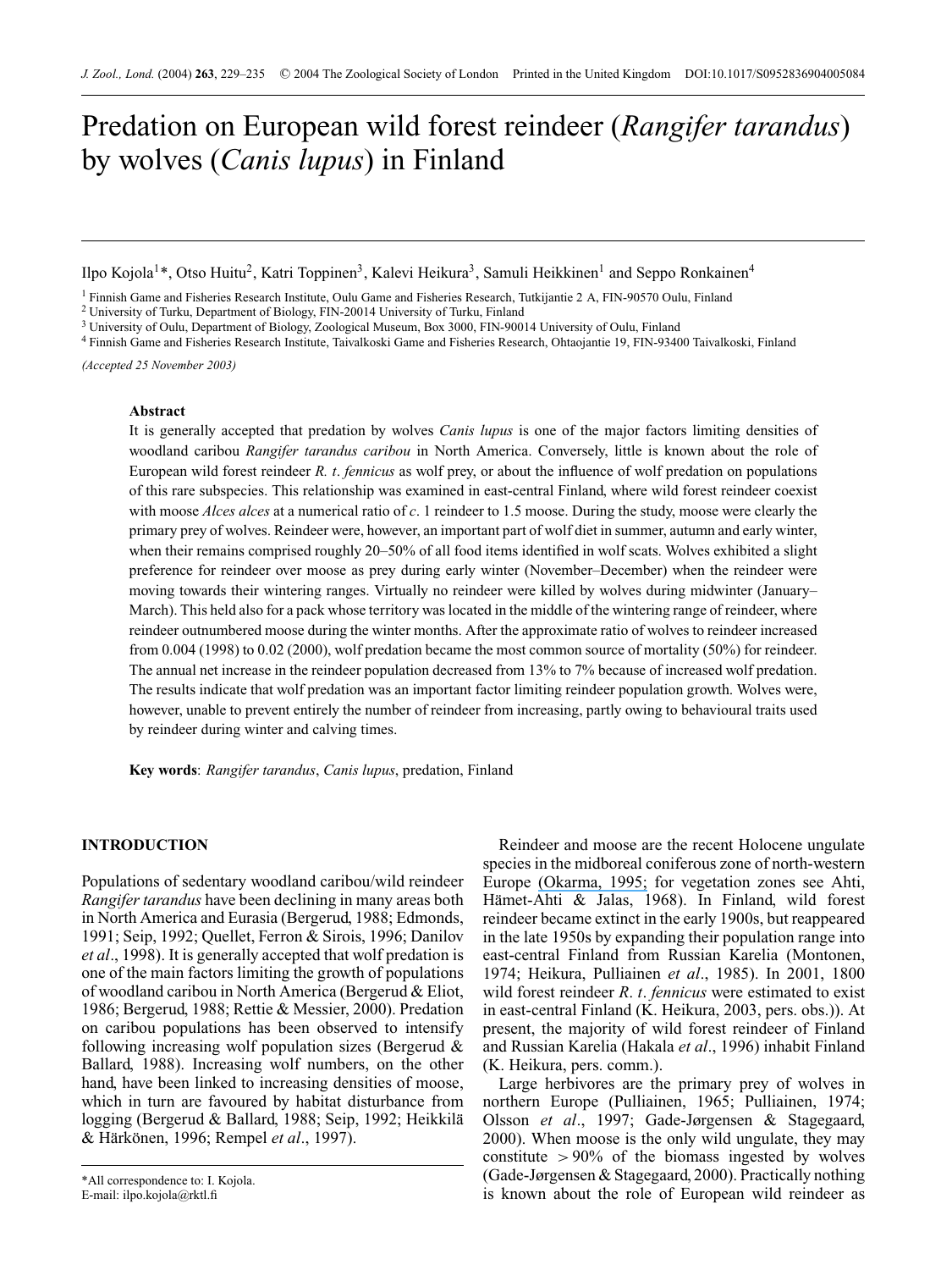wolf prey, or about the role of wolf predation in the population dynamics of this deer. Among 30 dead wild forest reindeer examined during the 1970s in east-central Finland, only two were identified as being killed by wolves (Pulliainen, 1980*a*). Wolves were, however, rare at that time (Pulliainen, 1980*b*). Here we report on a study of wolf predation on wild forest reindeer in the same area, where the subspecies currently coexists with moose and where the number of wolves increased substantially during the late 1990s. Population trends of wild forest reindeer under different rates of wolf predation are examined, and seasonal differences in wolf predation on reindeer and moose for the identification of prey species is considered. The results are discussed in the context of the efficiency of anti-predator behavioural traits adopted by reindeer.

## **METHODS**

## **Study area and species**

Our 8000-km<sup>2</sup> study area was located in the province of Kainuu, east-central Finland (Fig. 1), and belongs to the mildly continental part of the mid-boreal coniferous forest zone (Ahti *et al*[., 1968\).](https://www.researchgate.net/publication/258567744_Vegetation_zones_and_their_actions_in_North_Western_Europe?el=1_x_8&enrichId=rgreq-9e29ea72-8739-4170-8b0c-c4560179c9ee&enrichSource=Y292ZXJQYWdlOzIyOTc3MjA1OTtBUzoxMDM0ODE3OTY5ODg5MjlAMTQwMTY4MzM5MTY3OQ==) The topography is flat, with elevations (a.s.l.) ranging from 160 to 307 m. Forests cover *c*. 80% of the land area. Lakes and swamps are common; 93% of forested land area is commercial forest, and about half of the swamps have been drained. Scots pine *Pinus sylvestris* and Norway spruce *Picea abies* are the dominant tree species. As a result of extensive logging, particularly during the 1970s and 1980s, young successional mixed forests are common. The mean density of humans is 2 people  $\text{km}^{-2}$ , but <1 km<sup>-2</sup> within wolf territories. Permanent snow usually appears in mid-November and melts in early May. Snow depth usually exceeds 80 cm and peaks in March.

Wild forest reindeer (hereafter reindeer) and moose are the 2 most numerous ungulate species in the area (Okarma, 1995). The mean density of moose in the study area was estimated by the local Game Management District, using reports given by hunters, as 375 moose/1000 km<sup>2</sup> before and 250 moose/1000 km<sup>2</sup> after the hunting season, without remarkable differences between the study years (Kojola, 2000) The mean density of reindeer in the Finnish part of the distribution range was *c*. 200/1000 km<sup>2</sup> . In January–March, as reindeer aggregated into wintering ranges, densities rose to 700–900 individuals/1000 km<sup>2</sup> .

Reindeer were counted from a helicopter in 1996, 1999 and 2001. These surveys were each performed within a week in late February and early March. The counts were based on preliminary information collected by the local Game Management District on the location of the main herds. The route was designed to cover the whole region where reindeer were present. Sightings were recorded using a GPS navigator and a computer connected to a map plotter. The total area was divided into sub-areas that could be scanned in 2–3 h. The distance between adjacent





**Fig. 1.** Location of study area (a) (shaded) and territories of wolves *Canis lupus* in study area: (b) 1999; (c) 2000. Home ranges as 80% (solid line) and 100% (dashed line) minimum convex polygons.

sighting lines was *c*. 500 m. Flight speed was 50 knots and altitude 100 m.

Eight wolves from the 3 study packs (all 3 alpha couples and 2 pups) were radio-collared in 1998–2000. The wolves were captured using snowmobiles in February–March when the snow was soft and at least 80 cm deep. The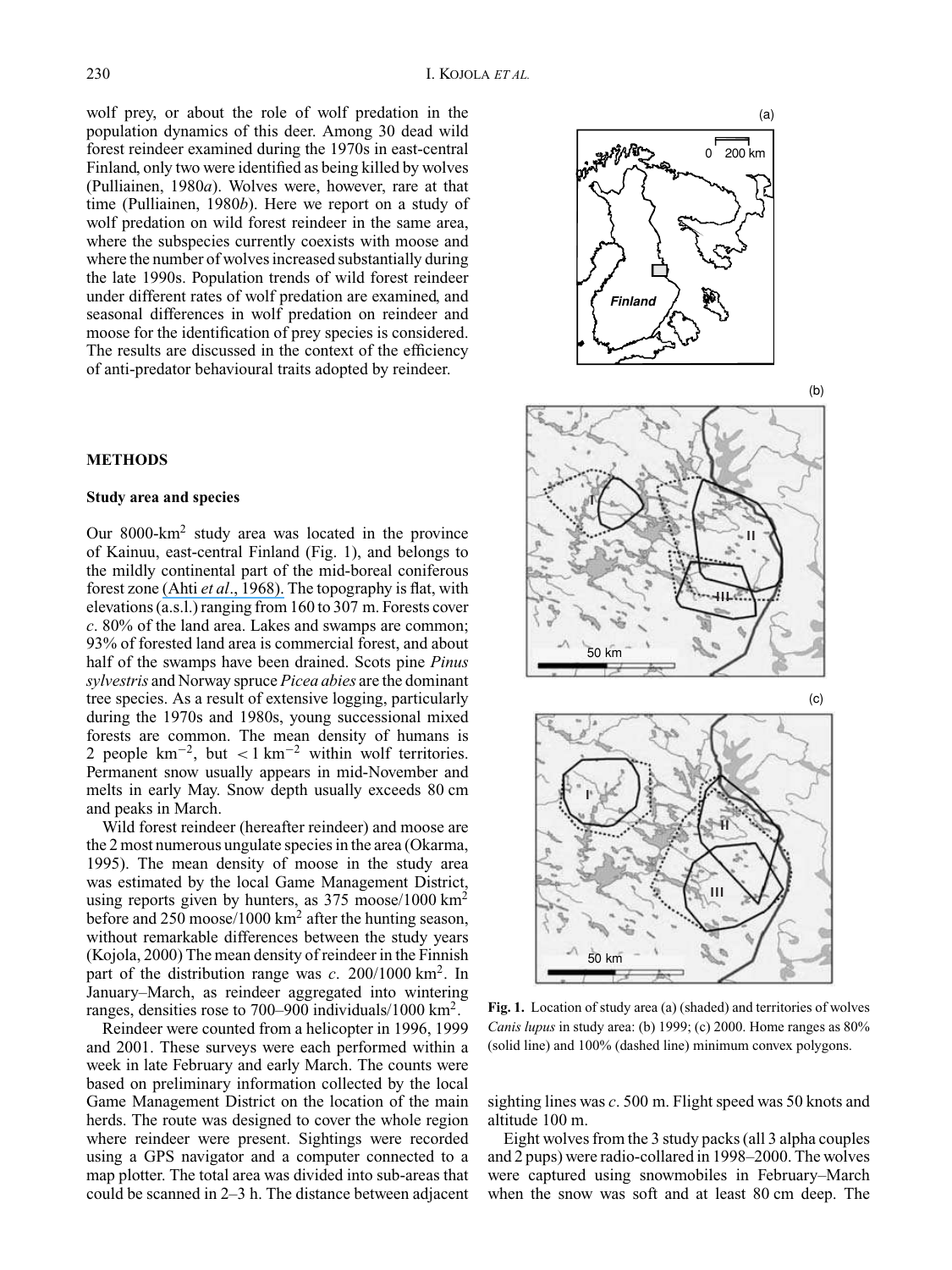in seasonal comparisons because this month is unique owing to the rapid spring migration of reindeer.

snowmobiles were driven alongside wolves, which were captured using a neckhold noose attached to a pole. The restrained animals were put in a wooden box strengthened with metal grating from the outside and with doors at both ends. They were kept for 30 min before an anaesthetic (a mixture of medetomine and ketamine) was injected intramuscularly (Jalanka & Roeken, 1990). Once the wolf was radio-collared, marked with ear-tags and measured for size parameters, it was put back into the box. After an antagonist (atimepazole) was injected, the wolf was allowed to recover before release. After the study period each wolf was either recaptured and equipped with a collar with drop-off option or they were shot in legal licensedbased wolf hunting performed in the area during 2001– 2002. No injury was inflicted to wolves as a result of our study. All radio-collared wolves were located regularly throughout the year, 2–5 per week by means of groundtracking.

### **Dietary analyses**

During radio- and snow-tracking in 1998–2000, a total of 467 fresh wolf scats were collected. Scats were frozen until analysis. Before analysis, scats were autoclaved under 1 bar pressure to kill zoonotic parasites. The scats were then washed through a sieve with a mesh size of 0.5 mm to retain macro-components for further analysis. The microcomponents  $( $0.5 \text{ mm}$ )$  were discarded as insignificant for the analysis of wolf diet. The analysis of food types in the remaining macro-components of scats was based on the identification of mammalian guard hairs to species level using the technique described by Kennedy & Carbyn (1981), and by means of reference hairs provided by the Finnish Museum of Natural History in Helsinki, the Zoological Museum of Oulu University as well as written guidelines [\(Kennedy & Carbyn, 1981; Teerink, 1991\).](https://www.researchgate.net/publication/277249638_identification_of_wolf_prey_using_hair_and_feather_remains_with_special_reference_to_western_Canadian_national_parks?el=1_x_8&enrichId=rgreq-9e29ea72-8739-4170-8b0c-c4560179c9ee&enrichSource=Y292ZXJQYWdlOzIyOTc3MjA1OTtBUzoxMDM0ODE3OTY5ODg5MjlAMTQwMTY4MzM5MTY3OQ==) From scats collected in summer, calves of reindeer and moose were distinguishable from older animals.

The frequency of occurrence and the relative volume of remnant prey types were examined. The frequency of occurrence of a given prey type was calculated as the number of times the prey type was identified in all scats divided by the total number of prey items identified (Ciucci *et al*., 1996). Trace-amounts (proportion of given prey type in 1 scat  $\leq 2.5\%$ ) were ignored in frequency of occurrence calculations, as they may represent remains from a previous meal (Ciucci *et al*., 1996). The relative volumes of the identified prey types were estimated visually for each scat from prey remains spread out on graph paper. The resultant proportions were then summed across all scats for each prey type, and these values were transformed into ingested biomass values by using Weaver's (1983) linear regression model ( $y = 0.439 + 1$ 0.008*x* for mammalian prey, based on feeding trials with captive wolves and where  $\nu$  is the biomass ingested (kg) and x is the live mass (kg) of the prey (Siivonen & Sulkava, 1994; Olsson *et al*., 1997; Gade-Jørgensen & Stagegaard, 2000; Kojola, 2000) multiplied by its relative volume in scats). Scats collected in April  $(n = 24)$  were not included

Preference of wolves between reindeer and moose, pooled over pack territories, was estimated by using Jacobs (1974) electivity index  $D_i = (r_i - p_i)/(r_i + p_i 2r_i p_i$ ) where *i* is a given prey species,  $r_i$  the percentage of the species in the diet (here the relative amount of biomass ingested) and  $p_i$  the proportion of the species in the environment. Positive values of the index indicate preference for the prey species, zero values indicate no preference, and negative values indicate avoidance of the species. Preferences were calculated only for summer (May–September) and early winter (November– December) because reindeer did not occur in territories II and III in late winter and because moose density estimates were available only as averaged across the whole study area. Two time periods were used because the winter density of moose was significantly lower than the summer density owing to the hunting of moose in autumn. Preferences were calculated from both the available numbers and the biomass of the 2 prey species. The mean body mass of reindeer was designated as 90 kg (Siivonen & Sulkava, 1974) and the mean mass of moose 200 kg for summer and 225 kg for early winter (Kojola, 2000). Mean masses of moose were calculated from the body mass of calves, yearlings, adult females and males in proportion to their prevalence among all moose killed by wolves (Kojola, 2000).

To estimate the role of wolf predation as a mortality factor in the wild forest reindeer population, data on reindeer found dead  $(n=60)$  in 1998–2000 were used. To define the cause of death, all these reindeer were thoroughly examined by an expert working as a field technician on a wild reindeer research project; these data were obtained as a part of continuous daily fieldwork in which movement patterns of reindeer were studied using radio-telemetry (K. Kilpeläinen, pers. comm.). The cause of death could only be defined for fresh kills. For 7 (12%) reindeer the cause of death could not be assessed.

#### **Estimation of the number of reindeer killed by wolves**

Jedrzejewski, Schmidt *et al*. (2002) showed that observed kill rate by wolves in eastern Poland yielded 5.6 kg daily expenditure. Since food consumption is affected by body mass [\(Nagy, 1987\),](https://www.researchgate.net/publication/216813330_Field_Metabolic_Rate_and_Food_Requirement_Scaling_in_Mammals_and_Birds?el=1_x_8&enrichId=rgreq-9e29ea72-8739-4170-8b0c-c4560179c9ee&enrichSource=Y292ZXJQYWdlOzIyOTc3MjA1OTtBUzoxMDM0ODE3OTY5ODg5MjlAMTQwMTY4MzM5MTY3OQ==) the age structure in the local wolf population was taken into account. Pups are born in mid-May and reach adult body mass in midwinter (I. Kojola, A. Hakala & S. Ronkainen, pers. obs.). The estimated daily consumption by an adult wolf was halved for pupsof-the-year. Thereby a rough estimate of the total number of reindeer consumed by wolves can be obtained from the formula  $R = [P^*(A^*C^*365 + Y^*C/2^*195)]/(0.75^*B)$ in which  $R =$  number of reindeer killed by wolves during the calendar year,  $P =$  the overall proportion of reindeer in the food biomass consumed by wolves,  $A =$  number of wolves  $> 6$  months old,  $B =$  estimated mean body mass of reindeer,  $Y =$  number of pups born in the given year, and *C* is the estimated daily expenditure (5.6 kg). In 1999,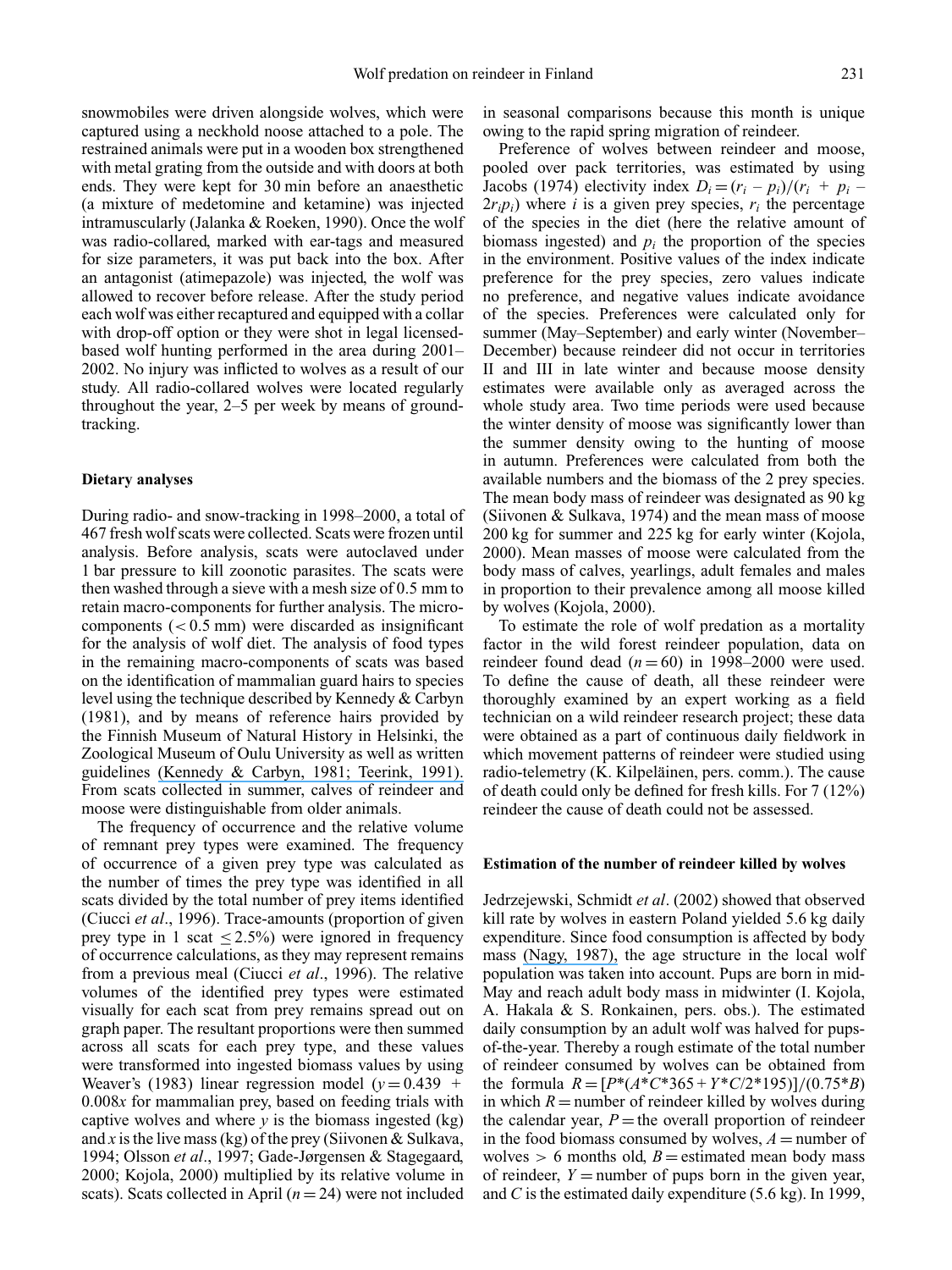there were 7 wolves  $> 6$  months old and 9 pups-of-theyear. In 2000, the study population consisted of 15 wolves > 6 months old and 20 pups-of-the-year.

## **RESULTS**

Wolves were rare in the study area until 1999. When the first four wolves in the study were radio-collared in March 1998, only five wolves (a pack of two males and two females and a single female) inhabited the area. In early 1999, the pack of four wolves split into two neighbouring couples (occupying territories hereafter called territories II and III, Fig. 1). A third pack (occupying territory I) was formed after a roaming male joined the single female of the previous year. In 1999, there were seven wolves > 6 months old and nine pups-of-the-year. In 2000, the study population consisted of 15 wolves > 6 months old and 20 pups-of-the-year. In autumn 1999 each couple was observed with three pups and in autumn 2000 they had six or seven pups. The total number of wolves in the study area was 15 after the 1999 and 35 after the 2000 breeding seasons. During autumn 2000 and winter 2000–01 the number of wolves declined to 14–16, mainly as a result of removal by hunters and juvenile dispersal.

The number of counted reindeer was 1004 in 1996, 1474 in 1999 and 1687 in 2001, with annual growth rates being 0.128 between 1996 and 1999 and 0.068 between 1999 and 2001. If the population growth of reindeer was assumed to be linear, the reindeer–wolf ratio decreased to a low level when wolf numbers peaked, being about 210 reindeer/wolf in autumn 1998, 100 reindeer/wolf in autumn 1999 and 50 reindeer/wolf in autumn 2000.

Annual territory sizes as 100% minimum convex polygons varied from *c*. 600 to 1700 km<sup>2</sup> . Territories II and III were overlapping (Fig. 1).

The primary prey of wolves was moose (Table 1). The year-round frequencies of occurrence of reindeer and moose remains among all food items identified in scats were 24.1% and 55.2%, respectively, in territory I ( $n = 166$ ), 30.2% and 39.7% in territory II ( $n = 134$ ) and 25.8% and 62.6% in territory III ( $n = 167$ ). These frequencies did not differ between territories. The occurrence of smaller mammals was lower in territory III (18.7%) than in territories I (27.7%) and II (30.6%)  $(\chi^2 = 6.62, d.f. = 2, P = 0.038).$ 

The overall proportion of reindeer in food biomass ingested by wolves was 21.1% (21.3%, 25.6% and 17.3% for territories I, II and III, respectively). For moose, the corresponding figures were 75.8% (76.2%, 69.2% and 80.6%).

The occurrence of reindeer and moose remains in wolf scats differed among seasons (Fig. 2; reindeer:  $\chi^2 = 92.6$ , d.f. = 4, *P* < 0.001; moose:  $\chi^2 = 97.8$ , d.f. = 4,  $P < 0.001$ ). In mid and late winter (January–March) reindeer were practically absent from wolf scats, also in the territory that was situated within the wintering area of reindeer (territory I; Table 1). The overall frequency of occurrence of reindeer was higher in autumn and early winter than in summer (Fig. 2).



**Fig. 2.** The proportion of reindeer *Rangifer tarandus*, moose *Alces alces* and other mammals in food biomass ingested by wolves *Canis lupus* occupying three territories in east-central Finland, one with reindeer throughout the year (territory I), two without reindeer in January–March (territories II and III).

Overall proportions of reindeer and moose in food biomass ingested by wolves during May–September  $(n = 175 \text{ scats})$  provided evidence of a slight preference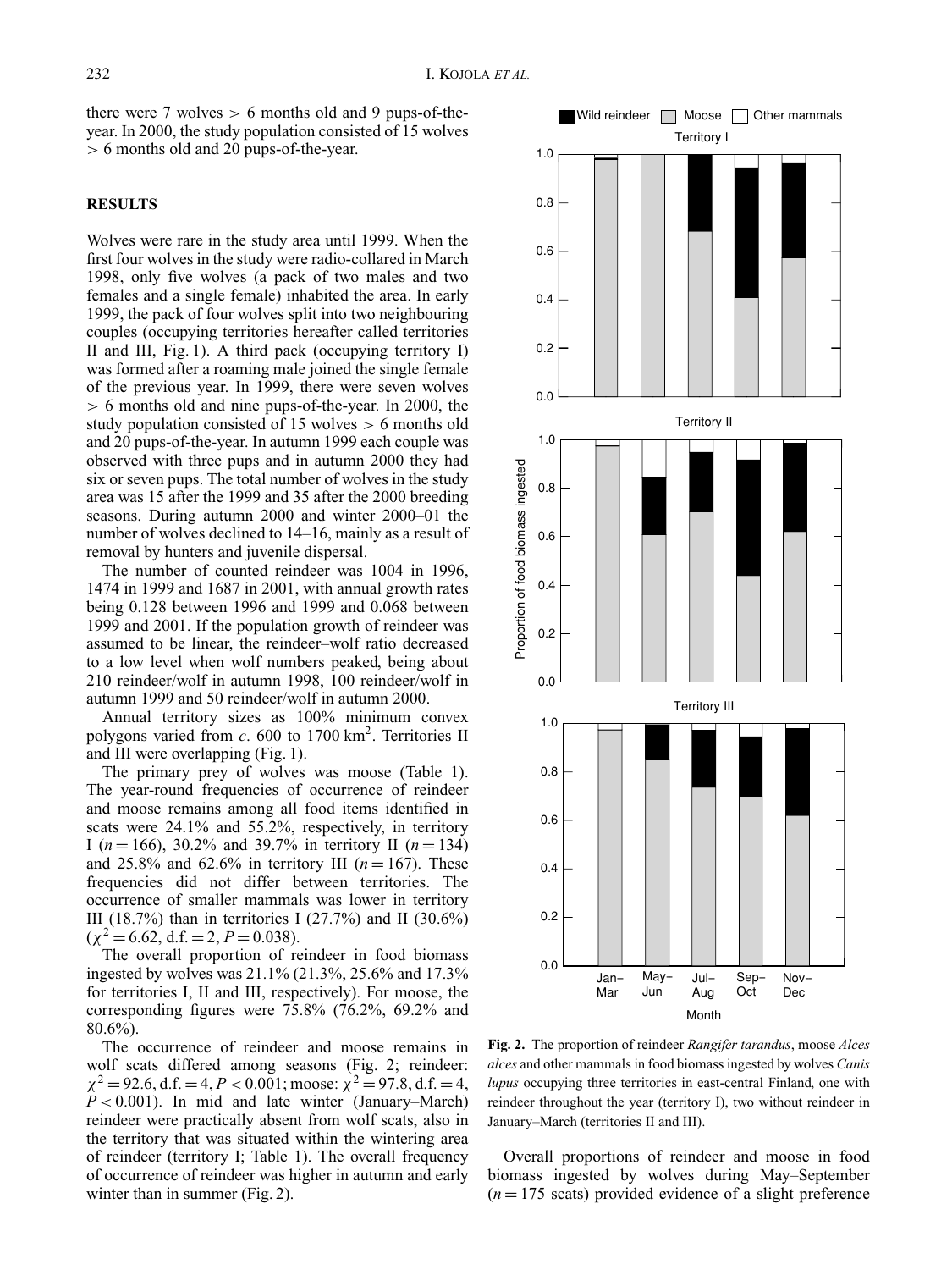**Table 1.** The relative frequencies of occurrence of wild reindeer *Rangifer tarandus*, moose *Alces alces* and smaller mammals in wolf *Canis lupus* scats found in three wolf pack territories in east-central Finland during 1998–2000. Samples from April are not included owing to small size

| Territory | Month     | Wild reindeer<br>$(\%)$ | Moose<br>$(\%)$ | Smaller prey<br>$(\%)$ | $\boldsymbol{n}$ |
|-----------|-----------|-------------------------|-----------------|------------------------|------------------|
| T         | Jan–Mar   | 1.5                     | 92.4            | 6.1                    | 67               |
|           | May-Jun   | 0.0                     | 98.6            | 0.9                    | 11               |
|           | Jul-Aug   | 46.6                    | 36.7            | 14.3                   | 15               |
|           | Sep-Oct   | 44.1                    | 19.1            | 23.1                   | 16               |
|           | Nov-Dec   | 48.3                    | 40.1            | 9.9                    | 58               |
| П         | Jan-Mar   | 0.0                     | 90.5            | 9.5                    | 21               |
|           | May-Jun   | 21.6                    | 32.6            | 41.4                   | 23               |
|           | Jul-Aug   | 40.0                    | 40.0            | 15.0                   | 20               |
|           | $Sep-Oct$ | 56.3                    | 28.9            | 11.6                   | 31               |
|           | Nov-Dec   | 45.9                    | 44.5            | 9.6                    | 22               |
| Ш         | Jan-Mar   | 0.0                     | 93.2            | 6.8                    | 38               |
|           | May-Jun   | 22.9                    | 72.6            | 4.4                    | 17               |
|           | Jul-Aug   | 21.6                    | 37.5            | 24.1                   | 28               |
|           | Sep-Oct   | 26.1                    | 42.0            | 23.3                   | 23               |
|           | Nov-Dec   | 45.3                    | 44.7            | 6.2                    | 53               |

**Table 2.** Proportion of animals killed by wolves*Canis lupus* among wild forest reindeer *Rangifer tarandus* found dead in 1998–2000 in east-central Finland

| Year | Wolf-killed<br>(%) | Traffic<br>accident (%) | Other<br>$(\%)$ | Sample<br>size |
|------|--------------------|-------------------------|-----------------|----------------|
| 1998 | 19.0               | 38.1                    | 42.9            | 21             |
| 1999 | 33.0               | 23.8                    | 43.2            | 21             |
| 2000 | 50.0               | 38.9                    | 11.1            | 18             |

for reindeer (Jacob's (1974) index D 0.229 by biomass and 0.279 by number). During October–December  $(n =$ 166 scats) reindeer were more clearly preferred (0.459 by biomass and 0.505 by number).

The proportion of reindeer killed by wolves among all reindeer found dead increased during the study (Table 2, Cochran's test for linear trend,  $\chi^2 = 4.17$ , d.f. = 1,  $P = 0.041$ ). Wolf predation was the main cause of death of reindeer in 2000 (Table 2). The number of reindeer killed by wolves (see Methods) was estimated to have been 62 reindeer in 1999 and 137 reindeer in 2000.

#### **DISCUSSION**

Our results did not provide evidence for high vulnerability of European wild forest reindeer to wolf predation under the conditions prevailing in our study area, despite relatively high wolf–reindeer ratios in 1999 and 2000. Reindeer seemed to be able to avoid wolf predation efficiently in winter and at the time of calving. The short spring migration before calving dilutes the reindeer population into the entire distribution range. This is a spacing tactic that probably decreases the risk of wolf predation, even though the landscape in our study area does not enable movements into higher elevations or mountainous terrain, behaviour which has been observed to decrease wolf predation in some caribou populations (Oosenburg & Theberge, 1980; Bergerud, 1985; Seip, 1992; Quellet *et al*., 1996). Woodland caribou may find areas with a lower risk of wolf predation also by migrating to islands or shorelines at calving (Bergerud, 1985; Bergerud, Ferguson & Butler, 1990). In our study area wild reindeer preferred habitats composed of a mosaic of different environment types (Helle, 1980*a*). This kind of habitat may both reduce predation risk and enable optimal foraging (Helle, 1980*a*; Pulliainen, 1980*b*; Helle, 1982; Pulliainen & Leinonen, 1990; Rettie & Messier, 2000).

Caribou are both morphologically and behaviourally better adapted to snow than other boreal ungulates (Pruitt, 1959, 1979; Telfer & Kelsall, 1984). Caribou have large dewclaws and a foot loading 2.3 times smaller than moose [\(Telfer & Kelsall, 1984\).](https://www.researchgate.net/publication/229189903_Adaptation_of_Some_Large_North_American_Mammals_for_Survival_In_Snow?el=1_x_8&enrichId=rgreq-9e29ea72-8739-4170-8b0c-c4560179c9ee&enrichSource=Y292ZXJQYWdlOzIyOTc3MjA1OTtBUzoxMDM0ODE3OTY5ODg5MjlAMTQwMTY4MzM5MTY3OQ==) Techniques of locomotion in snow are critical determinants of predation risk. Direct observations show that wolves usually fall behind when caribou escape into deep, soft snow (Telfer & Kelsall, 1984). Wild forest reindeer are well adapted to soft and deep taiga snow, with, for example, a shoulder height 15 cm greater than that of Scandinavian mountain reindeer *R. t. tarandus* L. (Nieminen, 1980). Wild forest reindeer also seem to be faster than wolves on hard surfaces, such as lake ice, which reindeer commonly use for resting (Montonen, 1974; Helle, 1982; Heikura, Pulliainen *et al*., 1985; Pulliainen & Leinonen, 1990). The making and use of trails is another behavioural adaptation that helps caribou cope better with snow [\(Telfer & Kelsall, 1984\).](https://www.researchgate.net/publication/229189903_Adaptation_of_Some_Large_North_American_Mammals_for_Survival_In_Snow?el=1_x_8&enrichId=rgreq-9e29ea72-8739-4170-8b0c-c4560179c9ee&enrichSource=Y292ZXJQYWdlOzIyOTc3MjA1OTtBUzoxMDM0ODE3OTY5ODg5MjlAMTQwMTY4MzM5MTY3OQ==) The extensive use of trails is connected to gregariousness, which is typical for caribou that feed primarily on ground lichens, much like the wild forest reindeer in our study area (Helle, 1980*b*; Heikura, Lindgren *et al*., 1983; Sulkava *et al*., 1983). Reindeer are furthermore spatially very sedentary during winter in our study area; the mean size of the winter home range is only  $155 \text{ km}^2$  (Pulliainen, Danilov *et al*., 1986).

Reindeer were most vulnerable to wolf predation during the autumn rut and in early winter, during the gradual migration toward wintering areas. During this time snow does not considerably hinder animal movements. Unfortunately little dietary data exist from the period of the short spring migration (April), during which reindeer disperse into summer ranges. The few scats that were collected in April contained mostly reindeer. This implies increased vulnerability of reindeer also after mid and late winter, when wolves had preyed exclusively on moose. These observations, together with the fact that reindeer mostly use traditional routes during migrations (Pulliainen, Sulkava *et al*., 1983; Pulliainen, Danilov *et al*., 1986; Pulliainen, 1989; Pulliainen & Leinonen, 1990), suggest that wolves are most effective in preying on reindeer during their biannual migration periods. Another reason why reindeer were preferred in early winter may be because of the *c*. 30% decline in moose densities during the autumn hunting season.

Wolf predation was an important, although not necessarily the main, limiting factor of population growth in reindeer. According to official statistics, the total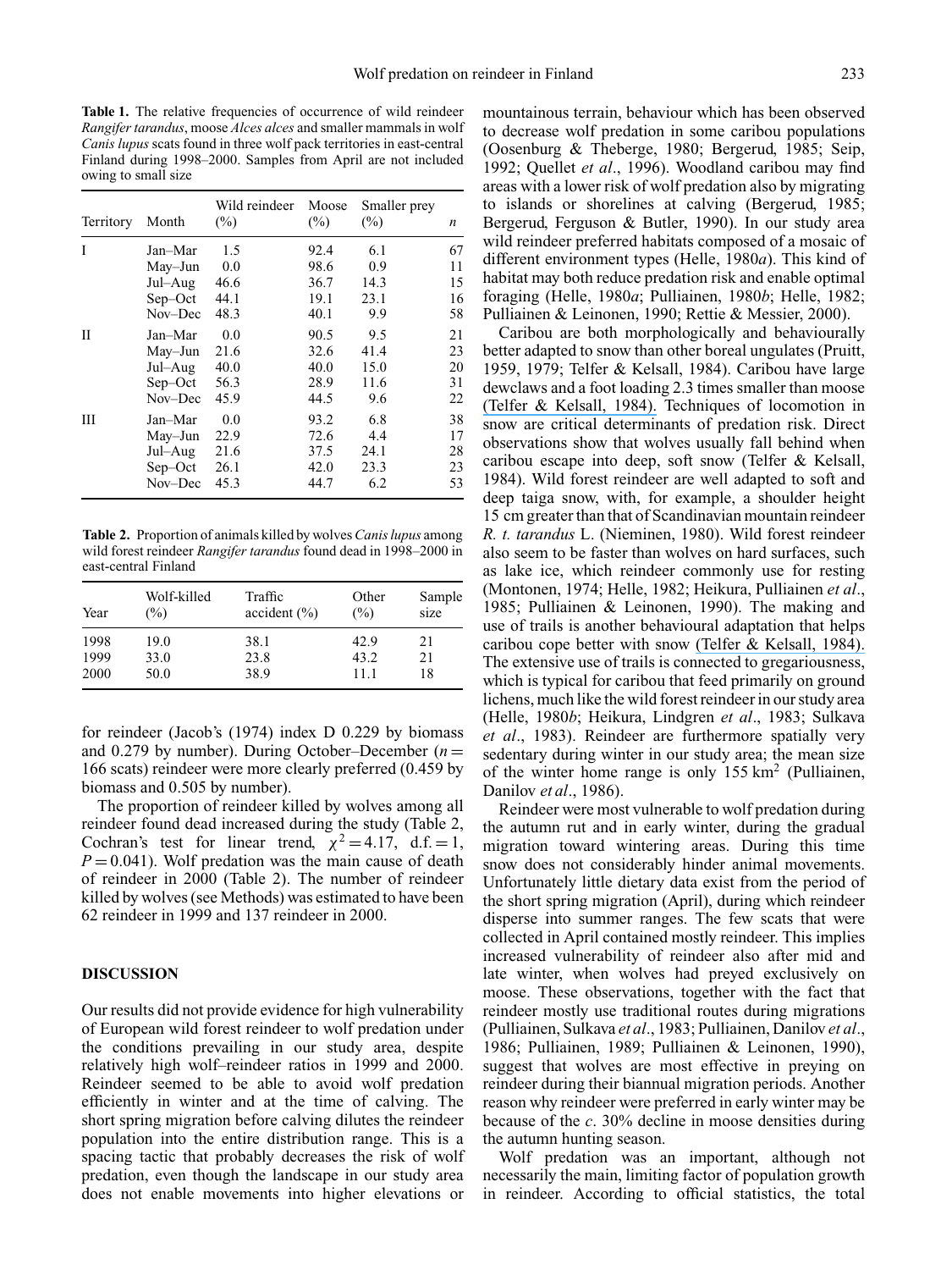percentage of all reindeer reported to die in traffic collisions was 1.2% (18) in 1999 and 0.7% (11) in 2000 (Table 2 includes only carcasses examined by experts working in wild reindeer research). Reindeer were hunted in 2000 with a harvest rate of 0.9% of the population (14), but no hunting was carried out in 1999. In our study area, mean biomass of the primary winter forage of reindeer, ground lichens *Cladina* sp., did not decrease during 1985–96, largely owing to the gradual shift of the winter range over years (Heikura, 1998*a*). In that period wolves were rare and only 4% of reindeer was estimated to be killed annually by predators (wolf, brown bear and lynx), and the annual net increase of the reindeer population was 13% (Heikura, 1998*b*). If the population had still increased at this rate during 1999–2001, *c*. 400 animals more should be found in 2001 than in the 1999 helicopter count. The difference from the actual increase is *c*. 190 reindeer, which corresponds relatively well with the estimated number of reindeer killed by wolves. In central Finland, where predation is virtually non-existent, regular aerial surveys show that the size of an introduced wild forest reindeer herd has increased 20% per year on average (J. Bisi, pers. comm.). Because the reproductive rate for 1999–2001 is not known, we cannot firmly conclude whether wolf predation was the main limiting factor on the population growth of reindeer, although it was obviously the most common cause of death in 2000.

In the long run, an uncontrolled wolf population might limit wild reindeer population size more strongly because the hunting traditions of wolves potentially affect preycatching efficiency of a given prey species (Okarma, 1995; Skogland, 1991). Our study area does not necessarily portray an established wolf–wild reindeer relationship, because wild forest reindeer exist within a very limited distribution range and wolves may have originated from packs hosting territories where reindeer do not exist.

## **Acknowledgements**

We express sincere thanks to Kauko Kilpeläinen, Antero Hakala, Markus Suominen, Pälvi Salo, Sanna Kokko and Jorma Huotari for data collection.

### **REFERENCES**

- Ahti, T., Hamet-Ahti, L. & Jalas, J. (1968). Vegetation zones and ¨ their sections in northwestern Europe. *Ann. Bot. Fenn*. **5**: 169– 211.
- Bergerud, A. T. (1985). Antipredator tactics of caribou: dispersion along shorelines. *Can. J. Zool*. **63**: 1324–1329.
- Bergerud, A. T. (1988). Caribou, wolves and man. *Trends Ecol. Evol*. **3**: 68–72.
- Bergerud, A. T. & Ballard, W. B. (1988). Wolf predation on caribou: the Nelchina herd case history, a different interpretation. *J. Wildl. Manage*. **52**: 344–357.
- Bergerud, A. T. & Eliot, J. P. (1986). Dynamics of caribou and wolves in northern British Columbia. *Can. J. Zool*. **64**: 1515– 1529.
- Bergerud, A. T., Ferguson, R. & Butler, H. E. (1990). Spring migration and dispersion of woodland caribou at calving. *Anim. Behav*. **39**: 360–368.
- Ciucci, P., Boitani, L., Pelliccioni, E. R., Rocco, M. & Guy, I. (1996). A comparison of scat analysis methods assessed the diet of the wolf Canis lupus. *Wildl. Biol*. **2**: 37–48.
- Danilov, P. I., Ivanter, E. V., Belkin, V. V., Kanshiev, V. Y., Markovsky, V. A., Bljudnik. L. V. & Yakimov, A. V. (1998). Dynamics of the hunted animal populations in Russian Karelia. In *Dynamics of game animal populations of Northern Europe. Materials of 2nd Symposium, Petrozavodsk, 1998*: 5–13. P. I. Danilov (Ed.). Petrozavodsk: Russian Academy of Science.
- Edmonds, E. J. (1991). Status of woodland caribou in western Canada. *Rangifer Spec. Issue* No. 7: 91–107.
- Gade-Jørgensen, I. & Stagegaard, R. (2000). Diet composition of wolves *Canis lupus* in east-central Finland. *Acta Theriol*. **45**: 537–547.
- Hakala, A. V. K., Heikura, K., Markovsky, V. A., Bljudnik, L., Pulliainen, E. & Danilov, P. I. (1996). On the taxonomy and geographical variation of the European reindeer with special reference to the wild forest reindeer, *Rangifer tarandus fennicus* Lönnberg 1909. Aquilo Ser. Zool. **29**: 1–23.
- Heikkilä, R. & Härkönen, S. (1996). Moose browsing young Scots pine stands in relation to forest management. *For. Ecol. Manage*. **88**: 179–186.
- Heikura, K. (1998*a*). The lichen resources, their use, and the wintering grounds of the wild forest reindeer (*Rangifer tarandus fennicus* Lönnb.) in the Kuhmo-Kamennojeozero subpopulation. In *Dynamics of Game Animal Populations in Northern Europe. Materials of 2nd International Symposium, Petrozavodsk, 1998*: 27–32.
- Heikura, K. (1998*b*). Changes in the distribution and number of individuals in the Kuhmo-Kamennojeozero sub-population of the wild forest reindeer (*Rangifer tarandus fennicus* Lönnb.) in Finland. In *Dynamics of Game Animal Populations in Northern Europe. Materials of 2nd International Symposium, Petrozavodsk, 1998*: 33–39. P. I. Danilov (Ed.). Petrozavodsk: Russian Academy of Science.
- Heikura, K., Lindgren, E., Pulliainen, E., Sulkava, S. & Erkinaro, E. (1983). Grouping behaviour of the forest reindeer in Kuhmo 1978–81. *Acta Zool. Fenn*. **175**: 25–28.
- Heikura, K., Pulliainen, E., Danilov, P. I., Erkinaro, E., Markovsky, V. A., Bljudnik, L., Sulkava, S. & Lindgren, E. (1985). Wild forest reindeer, *Rangifer tarandus fennicus* Lönnb., its historical and recent occurrence and distribution in Finland and the Karelian ASSR (USSR) with special reference to the development and movements of the Kuhmo (Finland) – Kamennojezero (USSR) subpopulation. *Aquilo Ser. Zool*. **23**: 22–45.
- Helle, T. (1980*a*). Sex segregation during calving and summer period in wild forest reindeer (*Rangifer tarandus fennicus* Lönn.) in eastern Finland with special reference to habitat requirements and dietary preferences. In *Proceedings of the 2nd Reindeer/Caribou Symposium*: 508–518. Reimers, E., Gaare, E. & Skjenneberg, S. (Eds). Trondheim, Norway: Direktoratet for vilt og ferskvannfisk.
- Helle, T. (1980*b*). Studies on wild forest reindeer (*Rangifer tarandus fennicus* Lönn.) and semi-domestic reindeer (Rangifer tarandus *tarandus* L.) in Finland. *Acta University Ouluensis Ser. A*. **107**, *Biol*. No. 12: 1–34.
- Helle, T. (1982). *Peuran ja poron jäljillä*. (Wild and semidomesticated reindeer.) Helsinki: Kirjayhtyma. (In Finnish.) ¨
- Jacobs, J. (1974). Quantitative measurement of food selection. A modification of the forage ratio and Ivlev's electivity index. *Oecologia (Berl.)* **14**: 413–417.
- Jalanka, H. H. & Roeken, B. O. (1990). The use of medetomine, medetomine-ketamine combinations, and atipamezole in nondomestic mammals: a review. *J. Zoo Wildl. Med*. **21**: 259– 282.
- Jedrzejewski, W., Schmidt, K., Theuerkauf, J., Jedrzejewska, B., Selva, N., Zub, K. & Szymura, L. (2002). Kill rates and predation by wolves on ungulate populations in Bialowieza Primeval Forest (Poland). *Ecology* **83**: 1341–1356.